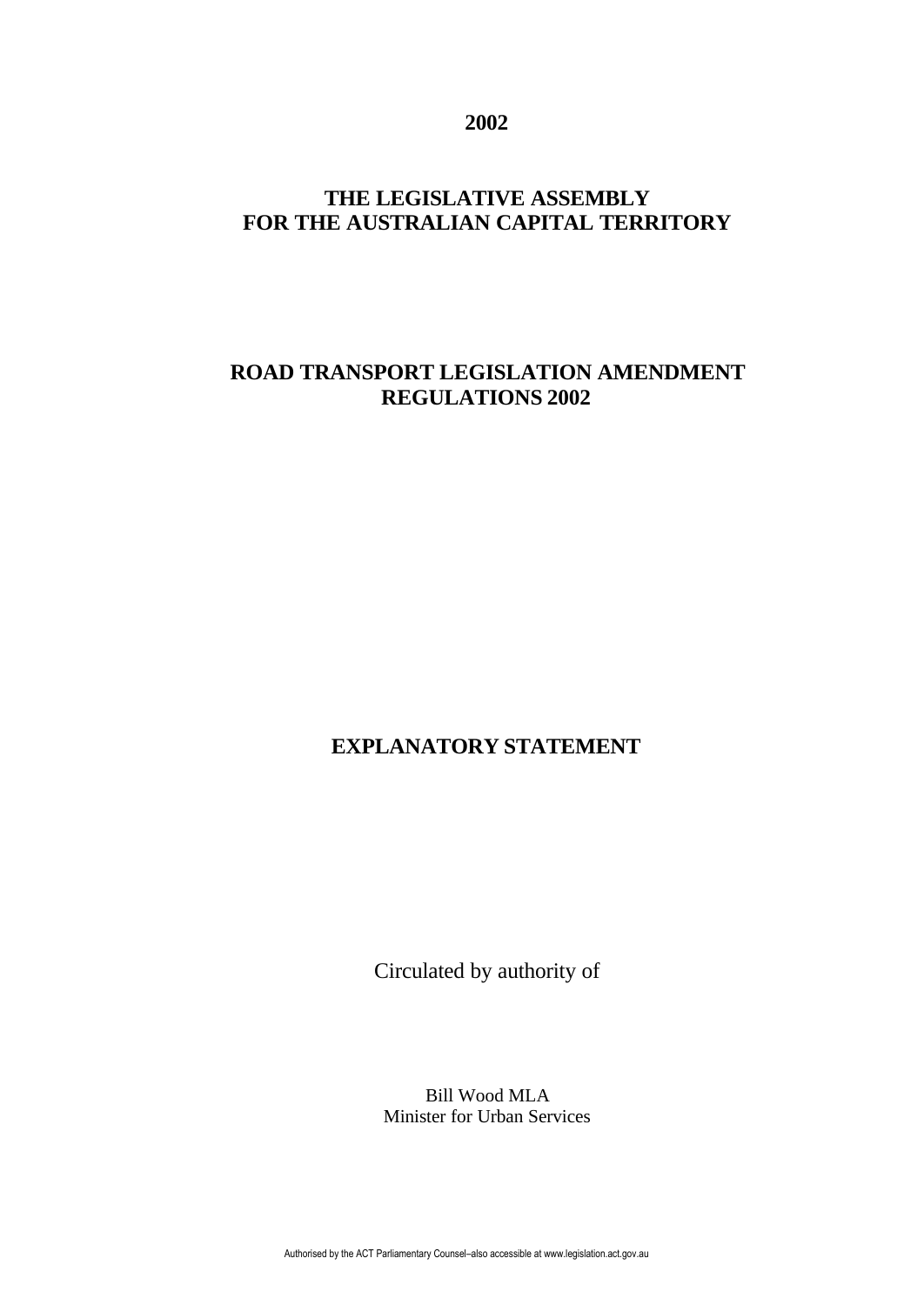## **AUSTRALIAN CAPITAL TERRITORY**

## **ROAD TRANSPORT LEGISLATION AMENDMENT REGULATIONS 2002**

**SUBORDINATE LAW 2002 No. 2**

# **EXPLANATORY STATEMENT**

#### **Overview**

The Road Transport Legislation Amendment Regulations 2002 amend the *Road Transport (Driver Licensing) Regulations 2000, Road Transport (General) Regulations 2000,* the *Road Transport (Offences) Regulations 2001,* the *Road Transport (Safety and Traffic Management) Regulations 2000*, the *Road Transport (Third-Party Insurance) Regulations 2000* and the *Road Transport (Vehicle Registration) Regulations 2000*. The amendments are consequential to the *Road Transport (Public Passenger Services) Amendment Act 2001* and the *Road Transport (Public Passenger Services) Regulations 2002* (the Public Passenger Services legislation)

The amendments provide:

- definitions under the Public Passenger Services legislation;
- reviewable decisions for the Public Passenger Services legislation;
- refunds for licences issued under the Public Passenger Services legislation;
- offence short titles and infringement penalty amounts for the Public Passenger Services legislation;
- exemption for the wearing of a seatbelt ; and
- additional requirements for the carriage of equipment for taxis.

#### **Details**

**PART 1 cites the name and commencement provisions of the amendments**